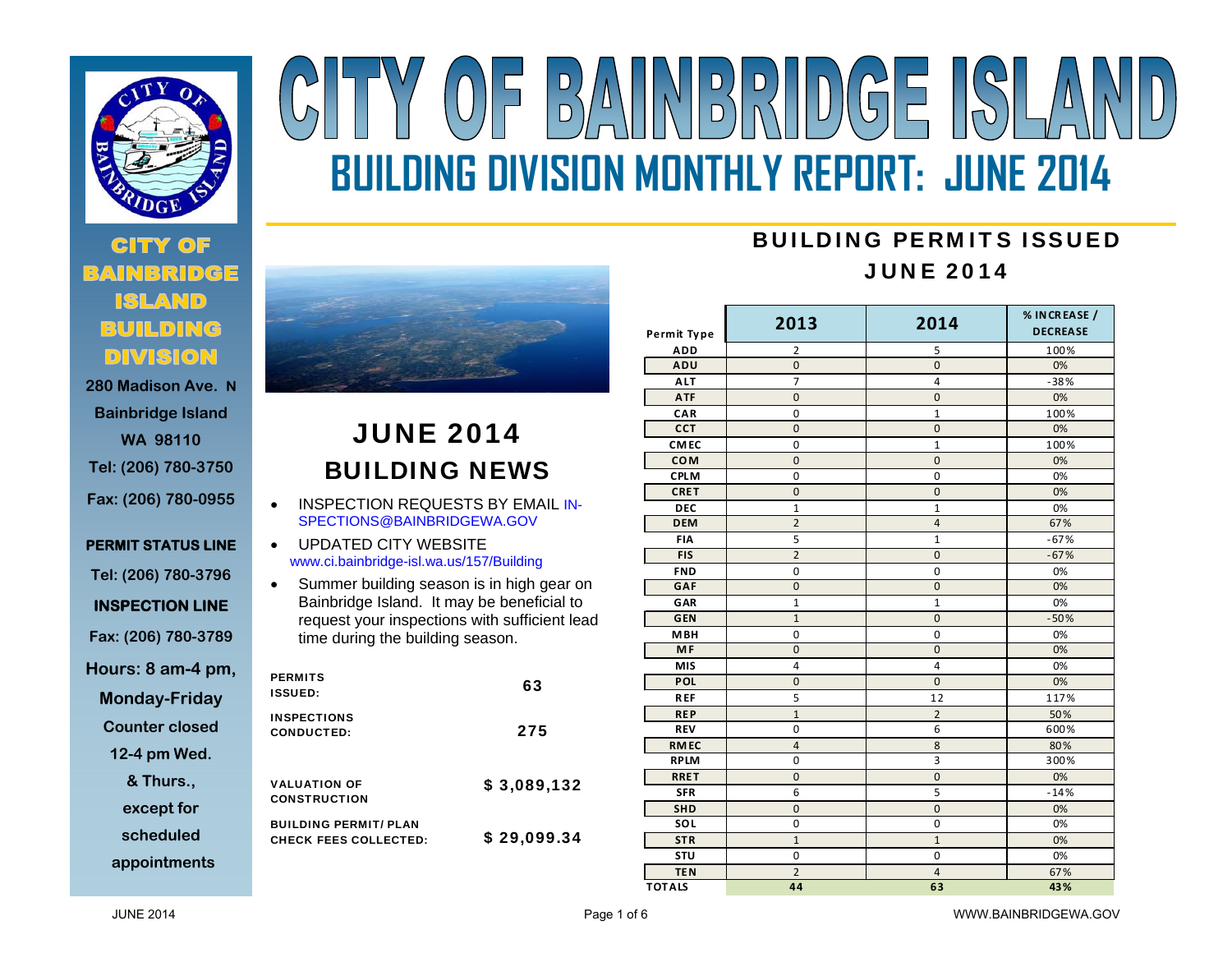| <b>Permit Type</b>                       | Permit Number   | Applicant                              | <b>Project Description</b>                                                                                                                                               | <b>Project Address</b>                           | Date Issued | Valuation    |
|------------------------------------------|-----------------|----------------------------------------|--------------------------------------------------------------------------------------------------------------------------------------------------------------------------|--------------------------------------------------|-------------|--------------|
| Addition                                 | BLD19147ADD     | SPINAK, DAVID J & NAOMI R              | SPINAK ADD. Adding 470 sq. ft. on 2nd floor. (See<br>BLD19147ALT for interior remodel work).                                                                             | 565 Stetson PI<br><b>SWSFR-Upstairs</b>          | 06/02/2014  | \$52,000.00  |
| Addition                                 | BLD18732ADD     | NELSON, KARINA & DOUG                  | NELSON ADD. Adding a 434 sq. ft. Media Room<br>and 208 sq. ft. covered porch/deck.                                                                                       | 6440 Haley Loop Rd<br><b>NESFR</b>               | 06/11/2014  | \$53,000.00  |
| Addition                                 | BLD19341ADD     | STEPHENS, JEFF R                       | Remodel and additon to existing 814 sq. ft residence<br>from 1 bedroom to 3 bedroom and designation of<br>existing auxiliary structure as ADU with new septic<br>system. | 7749 Fletcher Bay<br>Rd                          | 06/12/2014  | \$169,000.00 |
| Addition                                 | BLD18758ADD     | <b>ROBERT MACK</b>                     | 876 sq. ft. addition with 270 sq.ft. of patio                                                                                                                            | 11752 Arrow Point<br>Drive                       | 06/17/2014  | \$98,000.00  |
| Addition                                 | <b>BLD20046</b> | <b>DEVIN JOHNSON</b>                   | 160 1st floor remodel, 154 2nd floor addition                                                                                                                            | 10075 Manitou<br>Beach Dr NE                     | 06/23/2014  | \$48,830.14  |
| <b>Addition Total: 5</b>                 |                 |                                        |                                                                                                                                                                          |                                                  |             | \$420,830.14 |
| Alteration                               | BLD20143        | <b>THOMPSON DAVID</b>                  | Enclose existing deck for new Green House of 64 sq.<br>ft.                                                                                                               | 6390 NE RALSTON<br><b>RD</b>                     | 06/23/2014  | \$5,000.00   |
| Alteration                               | <b>BLD20196</b> | ALBRECHT WADE T & NEDRA L              | New sliding glass door at existing window and door                                                                                                                       | 9696 NE KITSAP ST 06/24/2014                     |             | \$3,500.00   |
| Alteration                               | BLD20146        | TORRES ALEJANDRO C &<br>LESLIE H       | Change out kitchen windows, remove existing 6' wall.<br>Relocate new hood & duct work. Relocate<br>Washer/Dryer. Make 2-sided fireplace 1-sided.                         | 6376 NE TOLO RD                                  | 06/26/2014  | \$9,174.00   |
| Alteration                               | BLD19342ALT     | ALEKS BAKER SURVIVORS<br><b>TRUST</b>  | ALEKS ALT. Adding new bathroom in existing<br>finished basement.                                                                                                         | 11025 Brownell Ln<br><b>NESFR</b>                | 06/27/2014  | \$15,000.00  |
| <b>Alteration Total: 4</b>               |                 |                                        |                                                                                                                                                                          |                                                  |             | \$32,674.00  |
| Carport                                  | BLD20019        | <b>MILLIES BRUCE A</b>                 | 1100 sqft carport constucted around exist mf home                                                                                                                        | 404 Madrona Way<br>NE, Lot 37                    | 06/09/2014  | \$6,200.00   |
| <b>Carport Total: 1</b>                  |                 |                                        |                                                                                                                                                                          |                                                  |             | \$6,200.00   |
| <b>Commercial Mechanical</b>             | <b>BLD20044</b> | PBPBS LLC                              | Hammy's Burgers Mechanical                                                                                                                                               | 4633 NE<br><b>WOODSON LN</b>                     | 06/19/2014  |              |
| <b>Commercial Mechanical</b><br>Total: 1 |                 |                                        |                                                                                                                                                                          |                                                  |             | \$0.00       |
| Deck                                     | <b>BLD20032</b> | NIKUNEN MICHAEL A & MARY T             | Replace & expand existing deck at west side of<br>structure.                                                                                                             | 13365 NE<br><b>CAMBRIDGE</b><br><b>CREST WAY</b> | 06/23/2014  | \$10,000.00  |
| Deck Total: 1                            |                 |                                        |                                                                                                                                                                          |                                                  |             | \$10,000.00  |
| Demolition                               | BLD20036        | ROLLING BAY LAND COMPANY<br><b>LLC</b> | Demo 4 existing sturct. including 1930 SFR                                                                                                                               | 10210 NE VALLEY<br>RD.                           | 06/10/2014  |              |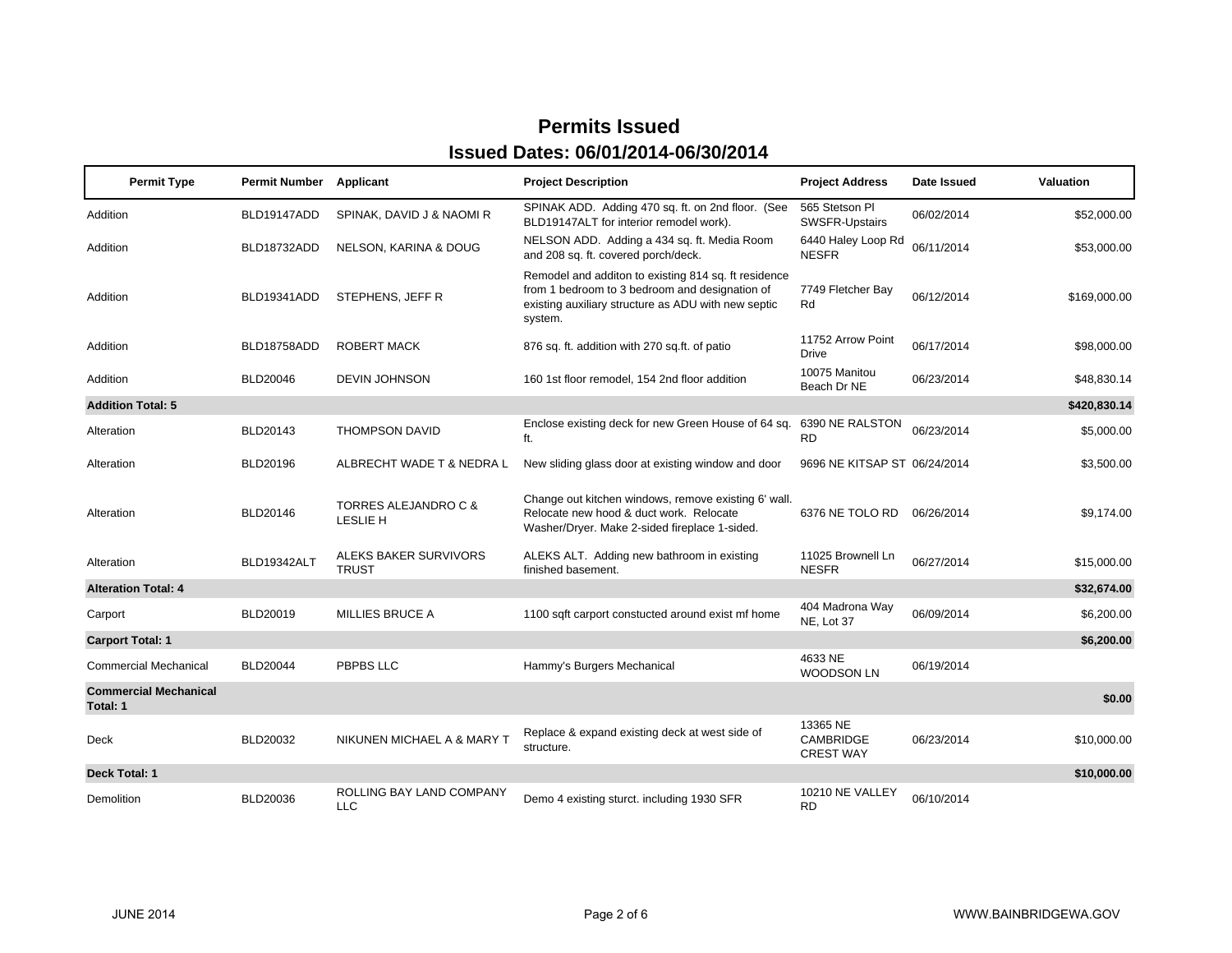| <b>Permit Type</b>            | Permit Number      | Applicant                                                  | <b>Project Description</b>                                                                                               | <b>Project Address</b>           | Date Issued | Valuation    |
|-------------------------------|--------------------|------------------------------------------------------------|--------------------------------------------------------------------------------------------------------------------------|----------------------------------|-------------|--------------|
| Demolition                    | <b>BLD19354DEM</b> | ORR, SHANNON & MCALLESTER,<br><b>MELANIE</b>               | Demolition of 1948 sfr. review to historical society                                                                     | 3043 Pleasant<br>Beach Drive     | 06/11/2014  |              |
| Demolition                    | BLD20163           | <b>TABAFUNDA RANDY &amp;</b><br><b>MARCELINA</b>           | Demo existing 3 bedroom Moble Home in center of<br>property.                                                             | 5769 NE TOLO RD                  | 06/12/2014  |              |
| Demolition                    | BLD20179           | TODD STEVEN W & MELTON<br><b>TODD DENISE O</b>             | Dismantaling of exising 210 sq. ft. carport.                                                                             | 341 Weaver Rd NW 06/19/2014      |             |              |
| <b>Demolition Total: 4</b>    |                    |                                                            |                                                                                                                          |                                  |             | \$0.00       |
| Fire Alarm System             | BLD20039           | <b>WSDOT FERRIES DIVISION</b>                              | Installation of New Iow Voltage Fire Alarm system in<br>Newly remodeled Ferry Terminal.                                  | 270 OLYMPIC DR<br><b>SE</b>      | 06/18/2014  | \$21,000.00  |
| Fire Alarm System Total: 1    |                    |                                                            |                                                                                                                          |                                  |             | \$21,000.00  |
| Garage                        | <b>BLD20017</b>    | MALZAHN KIMBERLY & RICHARD 750 sq ft garage                |                                                                                                                          | 13382 Hidden Cove<br>Ln NE       | 06/18/2014  | \$44,925.00  |
| <b>Garage Total: 1</b>        |                    |                                                            |                                                                                                                          |                                  |             | \$44,925.00  |
| Miscellaneous                 | BLD20022           | <b>HAMMY'S BURGERS</b>                                     | Fire Suppression System for Type 1 Hood                                                                                  | 4633 NE<br><b>WOODSON LN</b>     | 06/12/2014  | \$1,880.00   |
| Miscellaneous                 | <b>BLD20000</b>    | Middlefield Farm LLC                                       | New Tractor Shed                                                                                                         | 7363 Weaver Rd<br>NW - Farm      | 06/24/2014  | \$41,000.00  |
| Miscellaneous                 | BLD19305DOC        | <b>GOVE, ROBERT &amp; ERIN</b>                             | <b>GOVE DOC</b>                                                                                                          | 15110 NE Anna<br>Vera LnSFR      | 06/25/2014  | \$120,000.00 |
| Miscellaneous                 | BLD19304DOC        | STERNER, JAMES & SIGNE                                     | STERNER DOCK.                                                                                                            | 6522 NE Monte<br>Vista DrSFR     | 06/25/2014  | \$148,000.00 |
| <b>Miscellaneous Total: 4</b> |                    |                                                            |                                                                                                                          |                                  |             | \$310,880.00 |
| Re-Roof                       | BLD20135           | HUBBARD LISA A HACKETT                                     | Reroof of approx 23 squares.                                                                                             | 9980 NE BEACH<br><b>CREST DR</b> | 06/03/2014  | \$2,530.00   |
| Re-Roof                       | BLD20141           | VELISARIS JOHN D & EVA K<br><b>JOHNS</b>                   | Reroof 31 squares                                                                                                        | 702 Azalea Ave NE                | 06/05/2014  | \$3,410.00   |
| Re-Roof                       | BLD20152           | <b>GIBBONS ANTHONY &amp; RIELY</b><br><b>GIBBONS JULIE</b> | Reroofing approx. 28 squares.                                                                                            | 197 GROW AVE<br><b>NW</b>        | 06/09/2014  | \$3,080.00   |
| Re-Roof                       | BLD20153           | <b>CORN DAVID L</b>                                        | Reroof of approx. 24 squares.                                                                                            | 277 Grow Ave NW                  | 06/09/2014  | \$2,640.00   |
| Re-Roof                       | BLD20160           | <b>CLOSSER MICHAEL E</b>                                   | Reroof exising SFR with approx. 32 squares.                                                                              | 4205 Bluff St NE                 | 06/11/2014  | \$3,520.00   |
| Re-Roof                       | BLD20161           | THOMPSON J C                                               | Reroof of approx. 13 squares.                                                                                            | 11397 Kallgren Rd<br>NE.         | 06/11/2014  | \$1,430.00   |
| Re-Roof                       | BLD20178           | ISAF JAMES T & AILENE M                                    | Reroof of SFR & Garage with approx. 45 squares.                                                                          | 6420 NE Tara Ln                  | 06/19/2014  | \$4,950.00   |
| Re-Roof                       | BLD20183           | PNW ISLAND VILLAGE LLC                                     | Reroof of approx. 229 squares. Reroofing whole<br>building with Rite Aid in it and the 2 building in the<br>parking lot. | 275 NE HIGH<br><b>SCHOOL RD</b>  | 06/20/2014  | \$25,190.00  |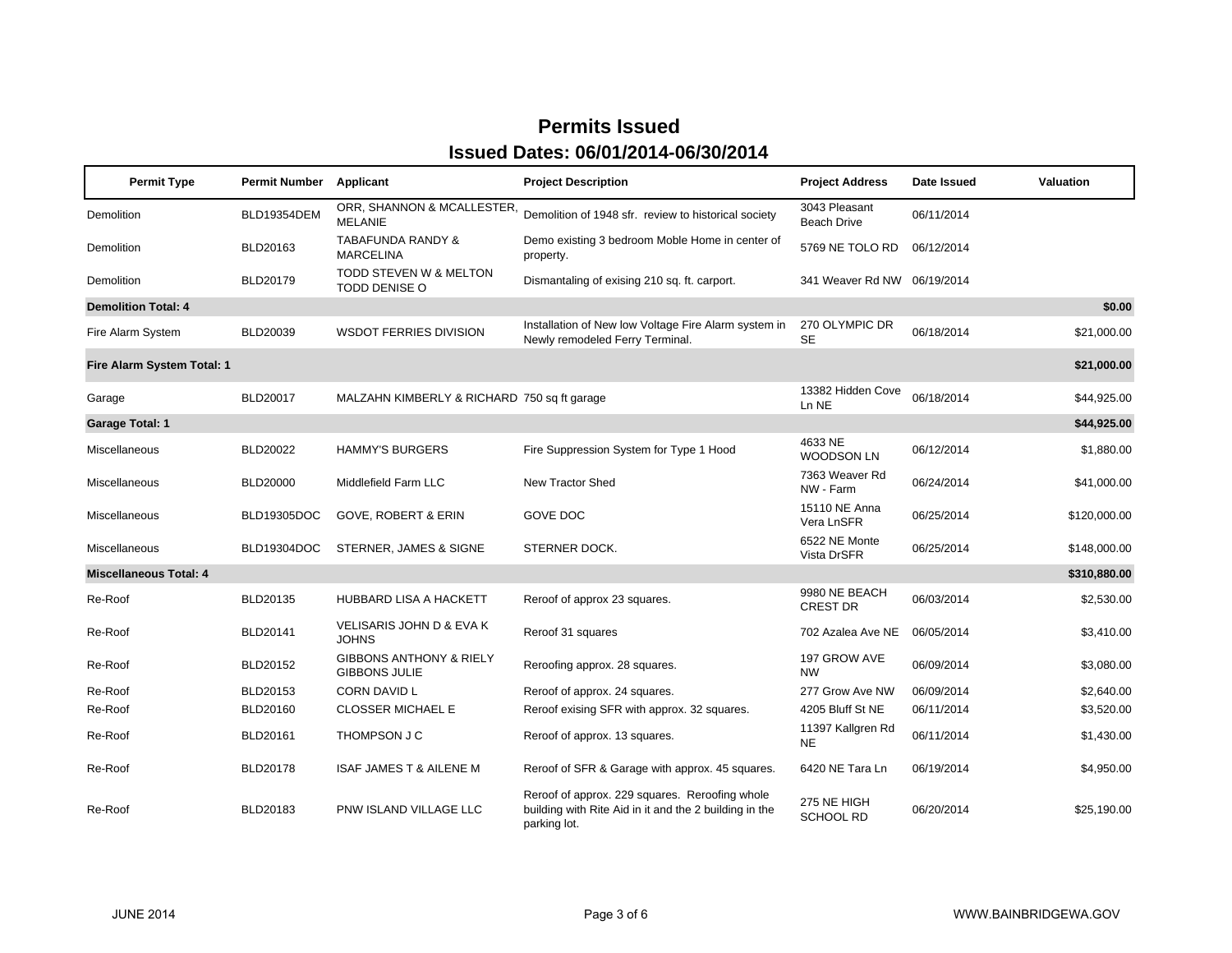| <b>Permit Type</b>                                          | Permit Number   | Applicant                                 | <b>Project Description</b>                                                                                            | <b>Project Address</b>               | Date Issued | Valuation    |
|-------------------------------------------------------------|-----------------|-------------------------------------------|-----------------------------------------------------------------------------------------------------------------------|--------------------------------------|-------------|--------------|
| Re-Roof                                                     | BLD20170        | WOODWARD MIDDLE SCHOOL                    | Reroof of approx. 96,000 sq. ft.                                                                                      | 9125 Sportsman<br>Club Rd NE         | 06/20/2014  | \$105,600.00 |
| Re-Roof                                                     | BLD20192        | JACOBSMA KIM B & LAILA D                  | Reroof of approx. 16 squares for SFR & Shed.                                                                          | 12714 MILLER RD<br><b>NE</b>         | 06/23/2014  | \$1,760.00   |
| Re-Roof                                                     | <b>BLD20208</b> | MINSON STEVEN C & ALICE M                 | Reroof of approx. 36 squares for SFR                                                                                  | 10424 NE Sunrise<br>Bluff Ln         | 06/30/2014  | \$3,960.00   |
| Re-Roof                                                     | <b>BLD20209</b> | <b>BLEECKER JAMES S &amp; ANDREA</b><br>P | Reroof of approx. 25 squares for SFR                                                                                  | 4692 Rockaway<br>Beach Rd NE         | 06/30/2014  | \$2,750.00   |
| <b>Re-Roof Total: 12</b>                                    |                 |                                           |                                                                                                                       |                                      |             | \$160,820.00 |
| Repair                                                      | BLD20132        | <b>WAITE FAMILY LLC</b>                   | Repair of building where car drove in!                                                                                | 911 HILDEBRAND<br>LN NE              | 06/12/2014  | \$750.00     |
| Repair                                                      | BLD20164        | JOURET ROBERT S & GEORGIA                 | Replace 4 X 8 1/2" cdx interior shearwall that was<br>removed to replace leaking pipe.                                | 546 Wood Ave                         | 06/12/2014  | \$100.00     |
| <b>Repair Total: 2</b>                                      |                 |                                           |                                                                                                                       |                                      |             | \$850.00     |
| Revision to an Issued Permit BLD19079REV-1 MCFARLANE, SCOTT |                 |                                           | Revision Struct. drawings                                                                                             | 9340 NE South<br>Beach Dr            | 06/03/2014  | \$350,000.00 |
| Revision to an Issued Permit BLD18816REV-1 BRYANT WILLIAM   |                 |                                           | revised A2.02, 4.14, S2.0, 2.2, 2.3, 3.1, and S4.4                                                                    | 10760 NE<br><b>BROOMGERRIE RD</b>    | 06/05/2014  |              |
| Revision to an Issued Permit BLD18801REV-1 PBPBS LLC        |                 |                                           | Struc. Calcs for Landscape Retaining walls over 4'<br>tall.                                                           | 4760 Lynwood<br>Center Rd NE         | 06/09/2014  |              |
| Revision to an Issued Permit BLD18793REV-1 Lois J Reeves    |                 |                                           | REVISION: MH TO STICK SFR ON SITE,                                                                                    | 9448 Holly Farm Ln<br><b>NE</b>      | 06/10/2014  |              |
| Revision to an Issued Permit BLD19243REV-1                  |                 | SHAW DAVID & JOANNE<br><b>TRUSTEES</b>    | Remodel kitchen cabinets, counters, appliances.<br>Replace finish, cabinets in master bathroom and<br>replace window. | 9609 NE Watch Hill<br>Dr             | 06/12/2014  |              |
| Revision to an Issued Permit BLD11243REV-1 APPLEWHITE LEAH  |                 |                                           | Building a 328 sq. ft. Garage on top of Existing<br>Foundation.                                                       | 11693 Kirk Ave NE                    | 06/25/2014  | \$19,647.20  |
| <b>Revision Total: 6</b>                                    |                 |                                           |                                                                                                                       |                                      |             | \$369,647.20 |
| <b>Residential Mechanical</b>                               | BLD20134        | ZAHABA THOMAS R                           | Replace existing Heat Pump.                                                                                           | 11641 NE Sunset<br>Loop              | 06/03/2014  |              |
| <b>Residential Mechanical</b>                               | BLD20139        | BYE HENRY DALE & CONNIE<br><b>ANN</b>     | Install 50 gal hybird water heater                                                                                    | 111 SADIE LN NW                      | 06/05/2014  |              |
| <b>Residential Mechanical</b>                               | BLD20140        | <b>MCCOTTER RALPH &amp; SUSAN</b>         | Install 50 gal hybird water heater                                                                                    | 10426 NE<br>Brackenwood Ln           | 06/05/2014  |              |
| <b>Residential Mechanical</b>                               | BLD20147        | <b>MIRKOVICH SAM 200428413</b>            |                                                                                                                       | 4651 BLAKELY<br><b>HEIGHTS DR NE</b> | 06/06/2014  |              |
| <b>Residential Mechanical</b>                               | BLD20169        | <b>MOODY BRIAN L &amp; LUCINDA M</b>      | Installing new 120 gallon Ip tank for new LP Cook top.                                                                | 16684 Agate Pass<br>Rd NE            | 06/16/2014  |              |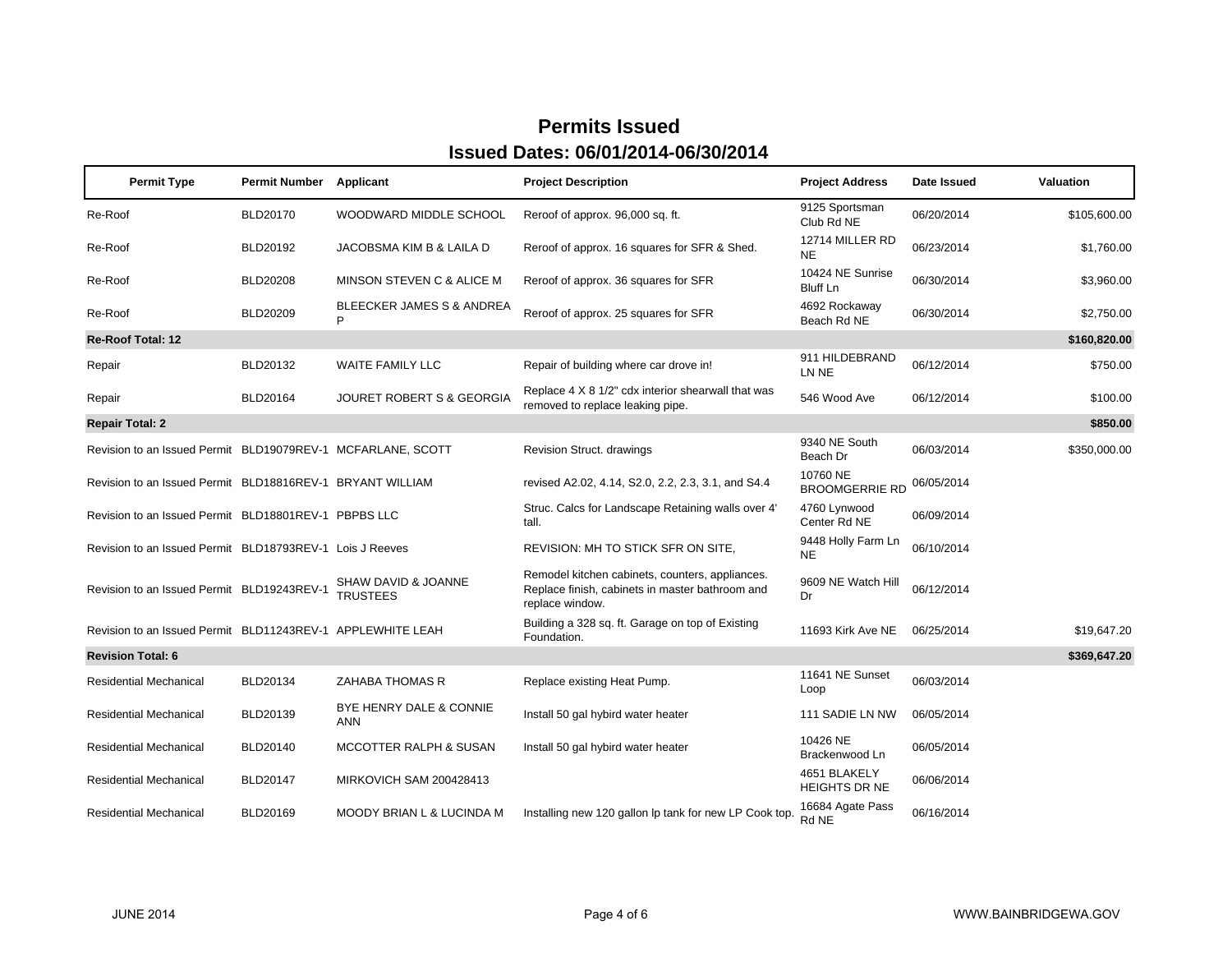| <b>Permit Type</b>                         | <b>Permit Number</b> | Applicant                              | <b>Project Description</b>                                                                                                                           | <b>Project Address</b>           | Date Issued | <b>Valuation</b> |
|--------------------------------------------|----------------------|----------------------------------------|------------------------------------------------------------------------------------------------------------------------------------------------------|----------------------------------|-------------|------------------|
| <b>Residential Mechanical</b>              | <b>BLD20191</b>      | PAPINEAU LINDA                         | Remove 1 LP Tank, Moving existing 120 gallon LP<br>Tank.                                                                                             | 502 LOVELL AVE<br><b>NW</b>      | 06/23/2014  |                  |
| <b>Residential Mechanical</b>              | BLD20199             | <b>FREEDMAN BART &amp; ESME</b>        | Replace existing Oil Furnace with NEW Heat Pump & 12420 MILLER RD<br>LP Furnace Auxiliary heat.                                                      | <b>NE</b>                        | 06/25/2014  |                  |
| <b>Residential Mechanical</b>              | <b>BLD20204</b>      | WESNER GREGORY F & JULIANA<br>D        | Installing New 500 Gallon LP Tank for SFR & ADU.                                                                                                     | 15113 Washington<br>Ave NE       | 06/26/2014  |                  |
| <b>Residential Mechanical</b><br>Total: 8  |                      |                                        |                                                                                                                                                      |                                  |             | \$0.00           |
| <b>Residential Plumbing</b>                | BLD20145             | Jacobson, Peter                        | Moving/Installing Washer & Dryer.                                                                                                                    | 11185 Meadowlark<br>Ln NE        | 06/06/2014  |                  |
| <b>Residential Plumbing</b>                | BLD20195             | JOURET ROBERT S & GEORGIA              | Remove and Replace Elect. Hot Water Heater.                                                                                                          | 546 Wood Ave Bldd<br>1A          | 06/24/2014  |                  |
| <b>Residential Plumbing</b>                | <b>BLD20198</b>      | LONGFIELD MICHAEL &<br><b>JENNIFER</b> | Install New Elect. Hot water heater.                                                                                                                 | 6569 Fletcher Bay<br>Rd NE       | 06/25/2014  |                  |
| <b>Residential Plumbing Total:</b><br>3    |                      |                                        |                                                                                                                                                      |                                  |             | \$0.00           |
| Single Family Residence                    | <b>BLD19337SFR</b>   | MICHAEL SHURTLEFF                      | 3768 sq ft new home 2417 sq ft garage                                                                                                                | 4545 NE North Tolo<br>Rd         | 06/06/2014  | \$575,000.00     |
| Single Family Residence                    | BLD20013             | BOSLEY, GROVER                         | Building a 922 sq. ft. Detached Garage with a 624 sq.<br>ft. UN-Heated, Un-Habitable Workshop and 244 sq.<br>ft. for Kitchen/Bathroom/Sleeping Area. | 5758 ROSE LOOP<br><b>NE</b>      | 06/12/2014  | \$130,549.84     |
| <b>Single Family Residence</b>             | BLD20041             | Dressor, Mark & Heather                | Building new SFR with an 884 sq. ft. 1st floor, an 884<br>sq. ft. 2nd floor, a 528 sq. ft. Attached garage, and a<br>198 sq. ft. deck.               | 16250 Reitan Rd NE 06/19/2014    |             | \$310,756.58     |
| Single Family Residence                    | <b>BLD19336SFR</b>   | KISER, RANDALL & DENISE                | New SFR LOT 6. Building SFR with 2230 sq. ft.1st<br>floor, 759 sq. ft. 2nd floor, 552 sq ft. attached garage,<br>and 489 sq. ft. patio               | 9781 NE SUNNY<br>HILL CIRLOT 6   | 06/25/2014  | \$361,000.00     |
| <b>Single Family Residence</b>             | <b>BLD19376SFR</b>   | <b>RANDY Tabafunda</b>                 | Replacement modular home.                                                                                                                            | 5769 NE TOLO RD<br><b>NE</b>     | 06/26/2014  | \$300,000.00     |
| <b>Single Family Residence</b><br>Total: 5 |                      |                                        |                                                                                                                                                      |                                  |             | \$1,677,306.42   |
| Storage Tank                               | BLD20167             | JOHNSON NADINE C                       | Decommission existing 300 Gallon Underground<br>Tank                                                                                                 | 928 LOVELL AVE<br><b>NW</b>      | 06/16/2014  |                  |
| <b>Storage Tank Total: 1</b>               |                      |                                        |                                                                                                                                                      |                                  |             | \$0.00           |
| <b>Tenant Improvement</b>                  | <b>BLD20061</b>      | <b>PBPBS LLC</b>                       | Installing new bathroom and new partition wall.                                                                                                      | 4664 NE<br>WOODSON LN.<br>Bldg 2 | 06/09/2014  | \$8,000.00       |